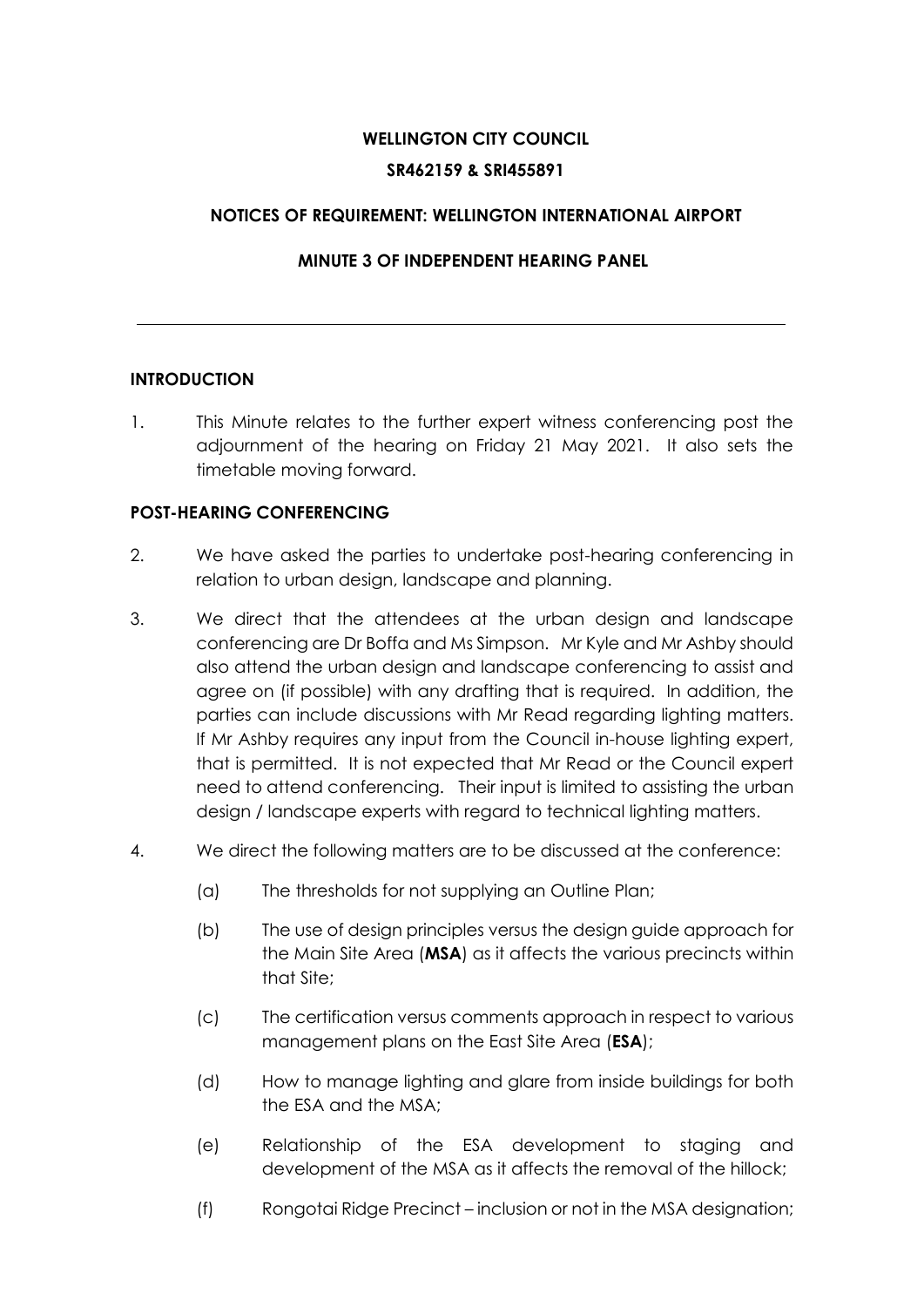- (g) Advertising Signage/billboards in the ESA permissible or not; and
- (h) Site layout in the ESA in terms of its effect on the ability to accommodate a low impact stormwater design.
- 5. The output of the conferencing is to be a Joint Witness Statement of all those attending conferencing (so this includes Mr Kyle and Mr Ashby) which sets out agreements and/or disagreements (including any revisions to conditions) over but not limited to matters  $(a) - (h)$  above, and in particular:
	- (a) Any changes to the thresholds for outline plan exemptions for both ESA and the MSA;
	- (b) Any changes to bulk and location conditions for both the ESA and MSA;
	- (c) Any changes to the Management Plan framework and outline plan approach for the ESA;
	- (d) Any change to the compliance approach to lighting on both the ESA and the MSA;
	- (e) Any need for an indicative layout /structure plan and staging for both the ESA and the MDA;
	- (f) Any reduction in areas to be designated for both the ESA and MSA.
- 6. In relation to post-hearing conferencing for planning we direct that this is attended by Mr Kyle and Mr Ashby only. There is only one matter that we direct be discussed and that is in relation to Chapter 10 of the District Plan – Airport and Golf Course Recreation Precinct (**Precinct**). In particular, the planners should discuss the following:
	- (a) The relevance of the objectives, policies and methods of the Golf Course Recreation Area within the Precinct to noise effects (including noise effects as they pertain to amenity values); and
	- (b) Whether the framework of objectives and policies in the Precinct is still capable of being meaningfully intact in the event that the Designation for the ESA is confirmed; specifically, given there is approximately a 80% reduction in the physical buffer between the Airport and the residential areas in Bunker Way. Related to this, will the prescribed method of providing a buffer between the Airport activities and the Outer Residential Zone to the east retain its effectiveness in giving effect to the policies and objectives or